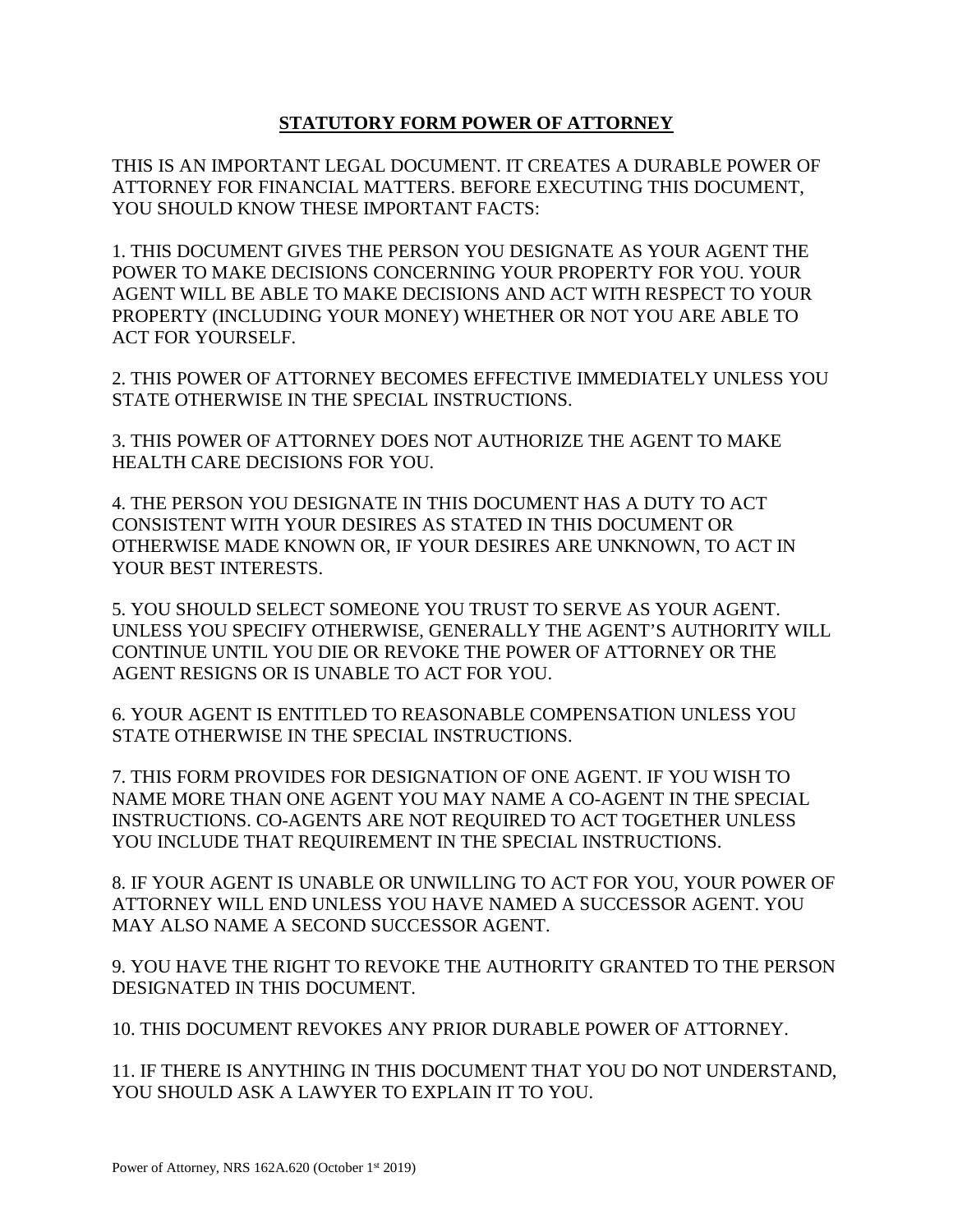### 1. DESIGNATION OF AGENT.

I, (*insert your name*) \_\_\_\_\_\_\_\_\_\_\_\_\_\_\_\_\_\_\_\_\_\_\_\_\_\_\_\_\_\_\_ do hereby designate and appoint: Name: \_\_\_\_\_\_\_\_\_\_\_\_\_\_\_\_\_\_\_\_\_\_\_\_\_\_\_\_\_\_\_\_\_\_\_\_\_\_\_\_\_\_\_\_\_\_\_\_\_\_\_\_\_\_\_\_\_\_\_\_\_\_\_\_\_\_ Address: \_\_\_\_\_\_\_\_\_\_\_\_\_\_\_\_\_\_\_\_\_\_\_\_\_\_\_\_\_\_\_\_\_\_\_\_\_\_\_\_\_\_\_\_\_\_\_\_\_\_\_\_\_\_\_\_\_\_\_\_\_\_\_\_ Telephone Number: \_\_\_\_\_\_\_\_\_\_\_\_\_\_\_\_\_\_\_\_\_\_\_\_\_\_\_\_\_\_\_\_\_\_\_\_\_\_\_\_\_\_\_\_\_\_\_\_\_\_\_\_\_\_\_

as my agent to make decisions for me and in my name, place and stead and for my use and benefit and to exercise the powers as authorized in this document.

## 2. DESIGNATION OF ALTERNATE AGENT.

(*You are not required to designate any alternative agent but you may do so. Any alternative agent you designate will be able to make the same decisions as the agent designated above in the event that he or she is unable or unwilling to act as your agent. Also, if the agent designated in paragraph 1 is your spouse, his or her designation as your agent is automatically revoked by law if your marriage is dissolved.*)

If my agent is unable or unwilling to act for me, then I designate the following person(s) to serve as my agent as authorized in this document, such person(s) to serve in the order listed below:

A. First Alternative Agent

| <b>B.</b> Second Alternative Agent |  |
|------------------------------------|--|
| Name:                              |  |
|                                    |  |
|                                    |  |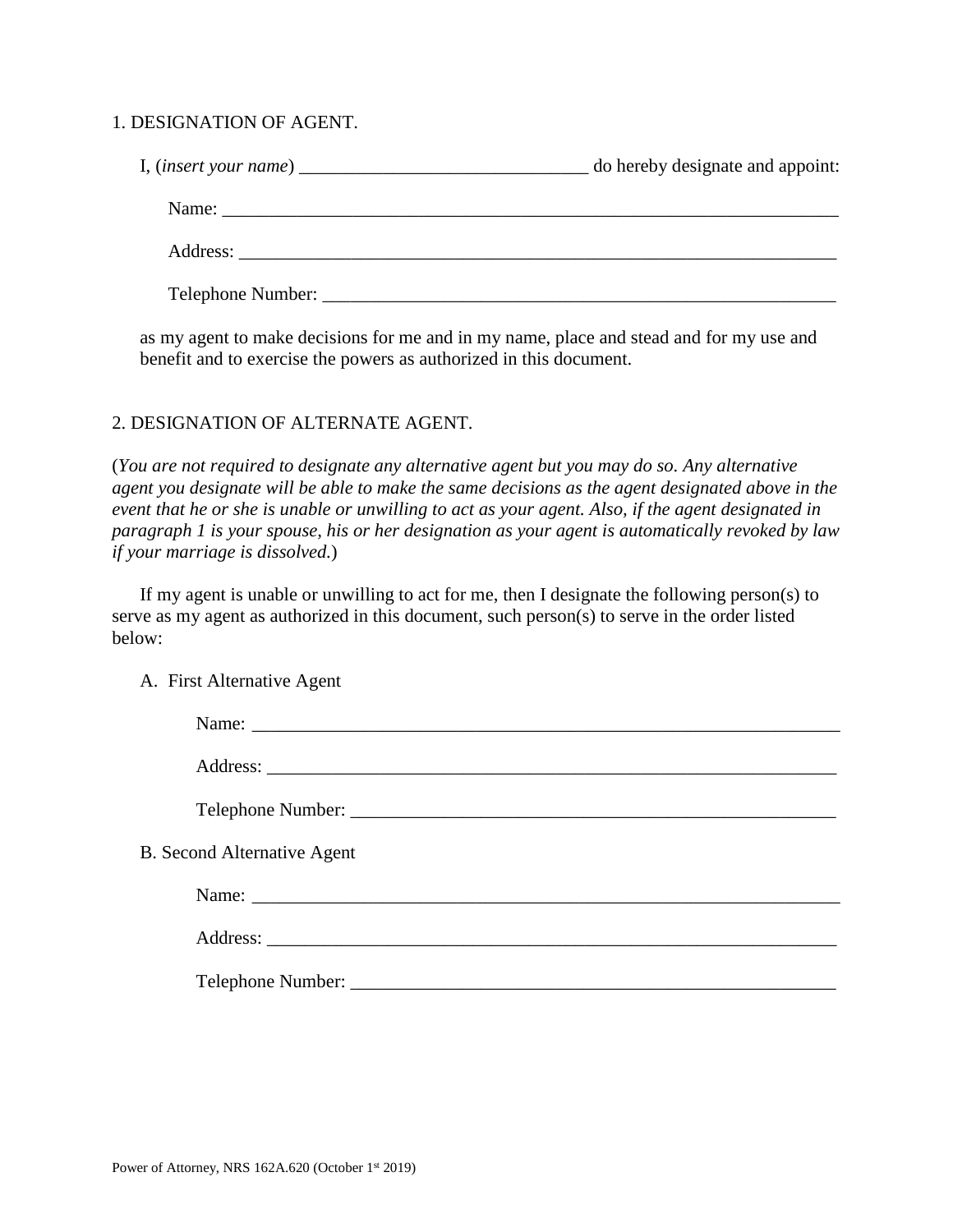### 3. OTHER POWERS OF ATTORNEY.

This Power of Attorney is intended to, and does, revoke any prior Power of Attorney for financial matters I have previously executed.

#### 4. NOMINATION OF GUARDIAN.

If, after execution of this Power of Attorney, proceedings seeking an adjudication of incapacity are initiated either for my estate or my person, I hereby nominate as my guardian or conservator for consideration by the court my agent herein named, in the order named.

### 5. GRANT OF GENERAL AUTHORITY.

I grant my agent and any successor agent(s) general authority to act for me with respect to the following subjects:

(*INITIAL each subject you want to include in the agent's general authority. If you wish to grant general authority over all of the subjects you may initial "All Preceding Subjects" instead of initialing each subject.*)

| $[\_\_\]$                                                        | <b>Real Property</b>                                                  |
|------------------------------------------------------------------|-----------------------------------------------------------------------|
|                                                                  | [_____] Tangible Personal Property                                    |
| $\begin{bmatrix} \begin{array}{ccc} \end{array} \end{bmatrix}$   | <b>Stocks and Bonds</b>                                               |
| $\begin{bmatrix} \begin{array}{ccc} \end{array} \end{bmatrix}$   | <b>Commodities and Options</b>                                        |
| $\begin{bmatrix} \begin{array}{ccc} \end{array} \end{bmatrix}$   | <b>Banks and Other Financial Institutions</b>                         |
|                                                                  | [______] Safe Deposit Boxes                                           |
|                                                                  | [______] Operation of Entity or Business                              |
|                                                                  | [1441] Insurance and Annuities                                        |
|                                                                  | <b>Estates, Trusts and Other Beneficial Interests</b>                 |
| $\begin{bmatrix} \begin{array}{ccc} \end{array} & \end{bmatrix}$ | Legal Affairs, Claims and Litigation                                  |
|                                                                  | <b>Personal Maintenance</b>                                           |
|                                                                  | [16] Benefits from Governmental Programs or Civil or Military Service |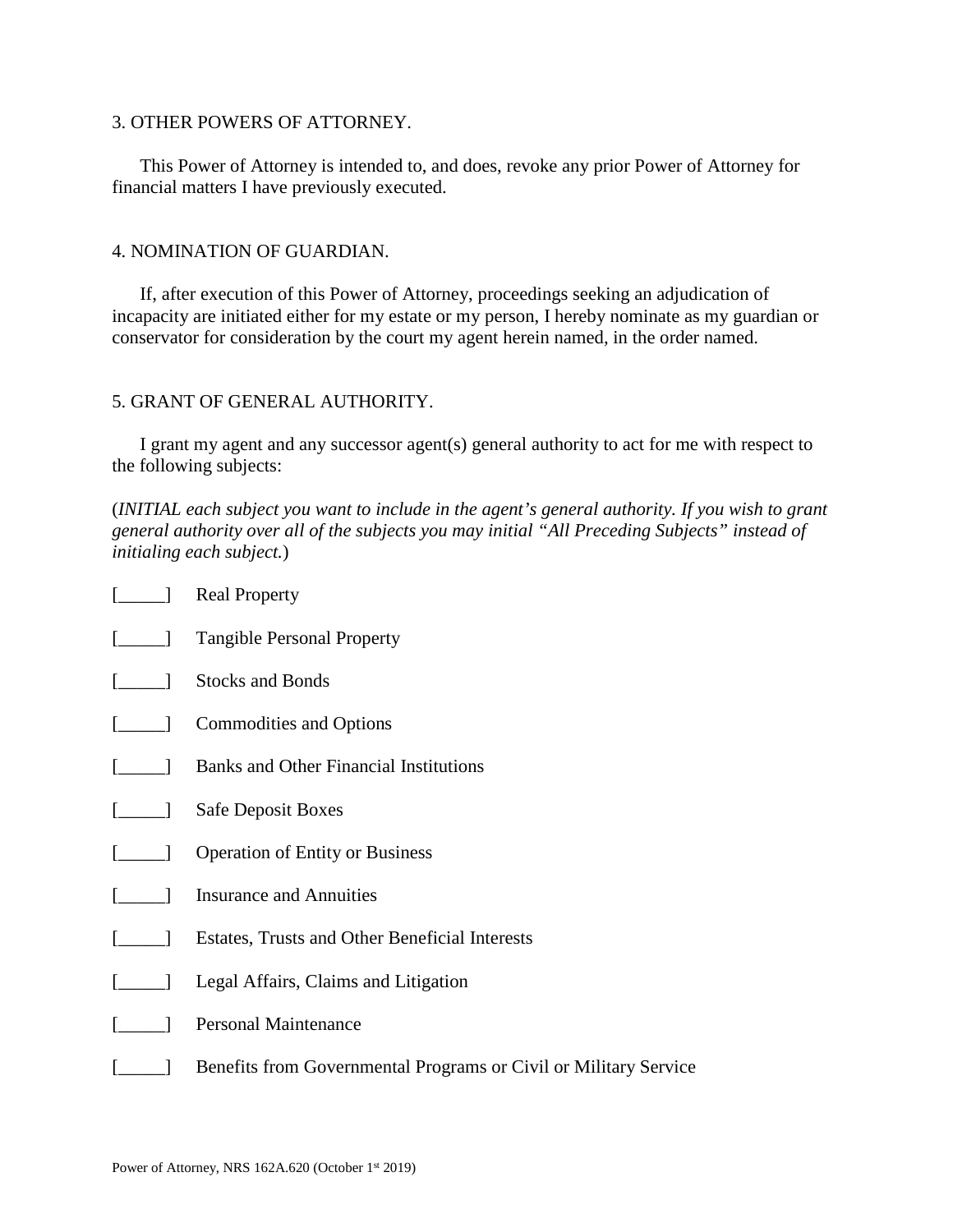[**\_\_\_\_\_\_]** Retirement Plans

[\_\_\_\_\_] Taxes

[**\_\_\_\_\_\_**] All Preceding Subjects

## 6. GRANT OF SPECIFIC AUTHORITY.

My agent MAY NOT do any of the following specific acts for me UNLESS I have INITIALED the specific authority listed below:

(*CAUTION: Granting any of the following will give your agent the authority to take actions that could significantly reduce your property or change how your property is distributed at your death. INITIAL ONLY the specific authority you WANT to give your agent.*)

| Create, amend, revoke or terminate an inter vivos, family, living, irrevocable or<br>revocable trust                                     |
|------------------------------------------------------------------------------------------------------------------------------------------|
| Make a gift, subject to the limitations of NRS and any special instructions in this<br>Power of Attorney                                 |
| Create or change rights of survivorship                                                                                                  |
| Create or change a beneficiary designation                                                                                               |
| Waive the principal's right to be a beneficiary of a joint and survivor annuity,<br>including a survivor benefit under a retirement plan |
| Exercise fiduciary powers that the principal has authority to delegate                                                                   |
| Disclaim or refuse an interest in property, including a power of appointment                                                             |
| Consent to placement in an assisted living facility as defined in NRS 422.3962                                                           |
| Consent to placement in a facility for skilled nursing as defined in NRS 449.0039                                                        |
| Consent to placement in a secured residential long-term care facility as defined in<br>NRS 159.0255                                      |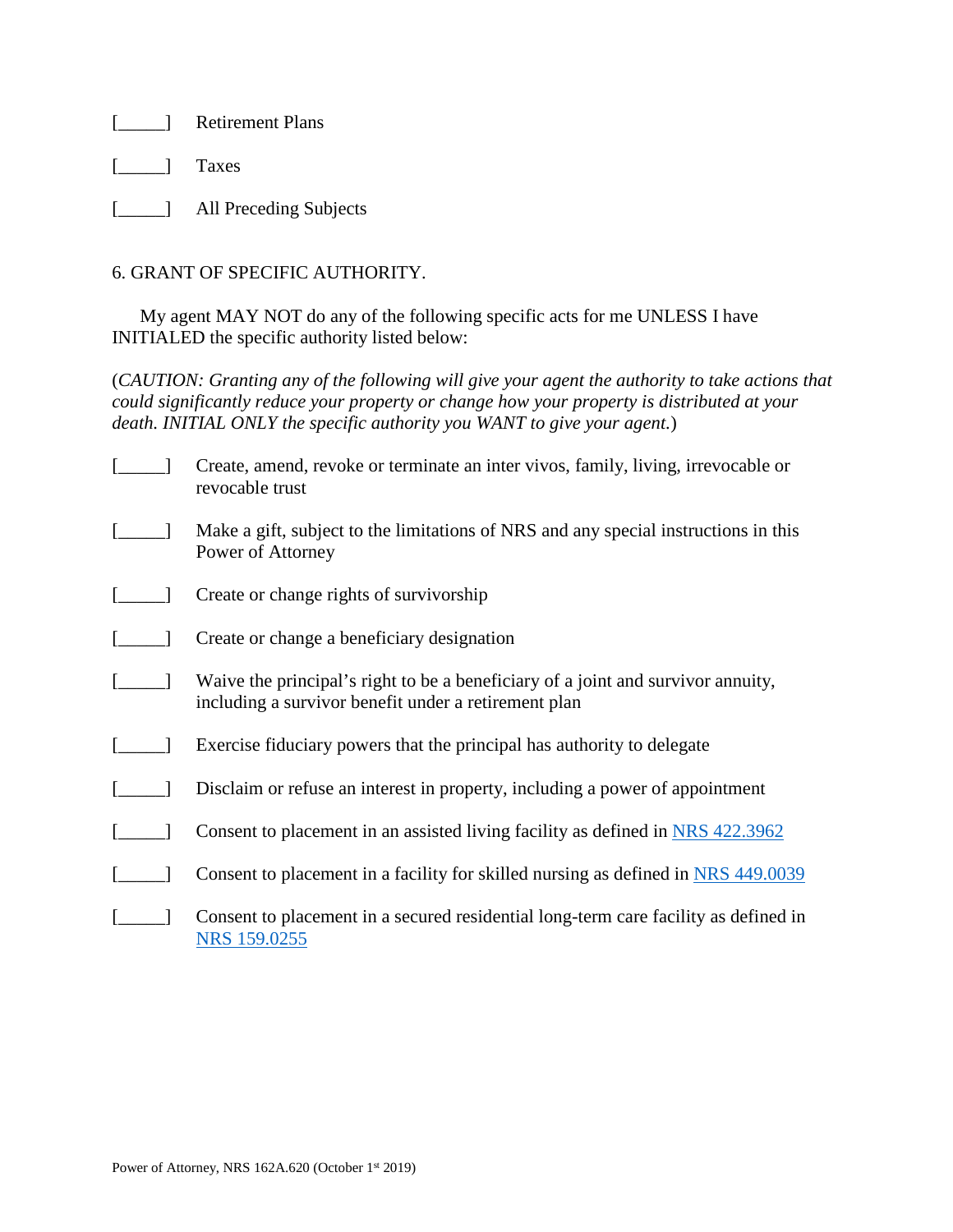### 7. EXPRESSION OF INTENT CONCERNING LIVING ARRANGEMENTS.

- [\_\_\_\_] It is my intention to live in my home as long as it is safe and my medical needs can be met. My agent may arrange for a natural person, employee of an agency or provider of community-based services to come into my home to provide care for me. When it is no longer safe for me to live in my home, I authorize my agent to place me in a facility or home that can provide any medical assistance and support in my activities of daily living that I require. Before being placed in such a facility or home, I wish for my agent to discuss and share information concerning the placement with me.
- [\_\_\_\_\_] It is my intention to live in my home for as long as possible without regard for my medical needs, personal safety or ability to engage in activities of daily living. My agent may arrange for a natural person, an employee of an agency or a provider of community-based services to come into my home and provide care for me. I understand that, before I may be placed in a facility or home other than the home in which I currently reside, a guardian must be appointed for me.

\_\_\_\_\_\_\_\_\_\_\_\_\_\_\_\_\_\_\_\_\_\_\_\_\_\_\_\_\_\_\_\_\_\_\_\_\_\_\_\_\_\_\_\_\_\_\_\_\_\_\_\_\_\_\_\_\_\_\_\_\_\_\_\_\_\_\_\_

\_\_\_\_\_\_\_\_\_\_\_\_\_\_\_\_\_\_\_\_\_\_\_\_\_\_\_\_\_\_\_\_\_\_\_\_\_\_\_\_\_\_\_\_\_\_\_\_\_\_\_\_\_\_\_\_\_\_\_\_\_\_\_\_\_\_\_\_

\_\_\_\_\_\_\_\_\_\_\_\_\_\_\_\_\_\_\_\_\_\_\_\_\_\_\_\_\_\_\_\_\_\_\_\_\_\_\_\_\_\_\_\_\_\_\_\_\_\_\_\_\_\_\_\_\_\_\_\_\_\_\_\_\_\_\_\_

[\_\_\_\_] I desire for my agent to take the following actions relating to my care:

### 8. LIMITATION ON AGENT'S AUTHORITY.

An agent that is not my spouse MAY NOT use my property to benefit the agent or a person to whom the agent owes an obligation of support unless I have included that authority in the Special Instructions.

## 9. SPECIAL INSTRUCTIONS OR OTHER OR ADDITIONAL AUTHORITY GRANTED TO AGENT:

\_\_\_\_\_\_\_\_\_\_\_\_\_\_\_\_\_\_\_\_\_\_\_\_\_\_\_\_\_\_\_\_\_\_\_\_\_\_\_\_\_\_\_\_\_\_\_\_\_\_\_\_\_\_\_\_\_\_\_\_\_\_\_\_\_\_\_\_\_\_\_\_\_\_\_\_\_\_

\_\_\_\_\_\_\_\_\_\_\_\_\_\_\_\_\_\_\_\_\_\_\_\_\_\_\_\_\_\_\_\_\_\_\_\_\_\_\_\_\_\_\_\_\_\_\_\_\_\_\_\_\_\_\_\_\_\_\_\_\_\_\_\_\_\_\_\_\_\_\_\_\_\_\_\_\_\_

\_\_\_\_\_\_\_\_\_\_\_\_\_\_\_\_\_\_\_\_\_\_\_\_\_\_\_\_\_\_\_\_\_\_\_\_\_\_\_\_\_\_\_\_\_\_\_\_\_\_\_\_\_\_\_\_\_\_\_\_\_\_\_\_\_\_\_\_\_\_\_\_\_\_\_\_\_\_

\_\_\_\_\_\_\_\_\_\_\_\_\_\_\_\_\_\_\_\_\_\_\_\_\_\_\_\_\_\_\_\_\_\_\_\_\_\_\_\_\_\_\_\_\_\_\_\_\_\_\_\_\_\_\_\_\_\_\_\_\_\_\_\_\_\_\_\_\_\_\_\_\_\_\_\_\_\_

\_\_\_\_\_\_\_\_\_\_\_\_\_\_\_\_\_\_\_\_\_\_\_\_\_\_\_\_\_\_\_\_\_\_\_\_\_\_\_\_\_\_\_\_\_\_\_\_\_\_\_\_\_\_\_\_\_\_\_\_\_\_\_\_\_\_\_\_\_\_\_\_\_\_\_\_\_\_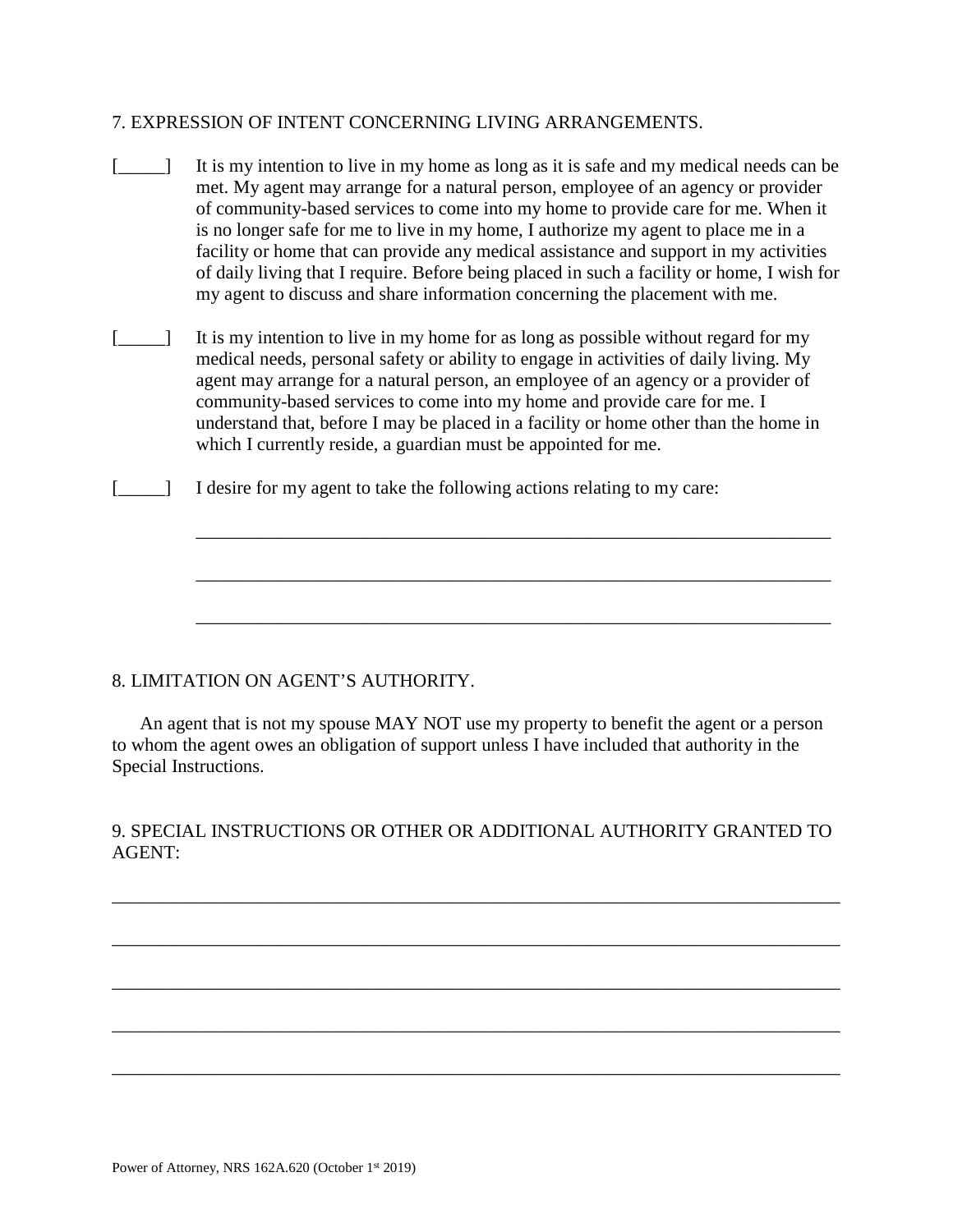### 10. AUTHORITY OF PRINCIPAL.

Except as otherwise expressly provided in this Power of Attorney, the authority of a principal to act on his or her own behalf continues after executing this Power of Attorney and any decision or instruction communicated by the principal supersedes any inconsistent decision or instruction communicated by an agent appointed pursuant to this Power of Attorney.

\_\_\_\_\_\_\_\_\_\_\_\_\_\_\_\_\_\_\_\_\_\_\_\_\_\_\_\_\_\_\_\_\_\_\_\_\_\_\_\_\_\_\_\_\_\_\_\_\_\_\_\_\_\_\_\_\_\_\_\_\_\_\_\_\_\_\_\_\_\_\_\_\_\_\_\_\_\_

### 11. DURABILITY AND EFFECTIVE DATE. (*INITIAL the clause(s) that applies.*)

- [\_\_\_\_\_] DURABLE. This Power of Attorney shall not be affected by my subsequent disability or incapacity.
- [\_\_\_\_\_] SPRINGING POWER. It is my intention and direction that my designated agent, and any person or entity that my designated agent may transact business with on my behalf, may rely on a written medical opinion issued by a licensed medical doctor stating that I am disabled or incapacitated, and incapable of managing my affairs, and that said medical opinion shall establish whether or not I am under a disability for the purpose of establishing the authority of my designated agent to act in accordance with this Power of Attorney.
- [\_\_\_\_\_] I wish to have this Power of Attorney become effective on the following date:.....
- [  $\Box$  I wish to have this Power of Attorney end on the following date:.....

#### 12. THIRD PARTY PROTECTION.

Third parties may rely upon the validity of this Power of Attorney or a copy and the representations of my agent as to all matters relating to any power granted to my agent, and no person or agency who relies upon the representation of my agent, or the authority granted by my agent, shall incur any liability to me or my estate as a result of permitting my agent to exercise any power unless a third party knows or has reason to know this Power of Attorney has terminated or is invalid.

#### 13. RELEASE OF INFORMATION.

I agree to, authorize and allow full release of information, by any government agency, business, creditor or third party who may have information pertaining to my assets or income, to my agent named herein.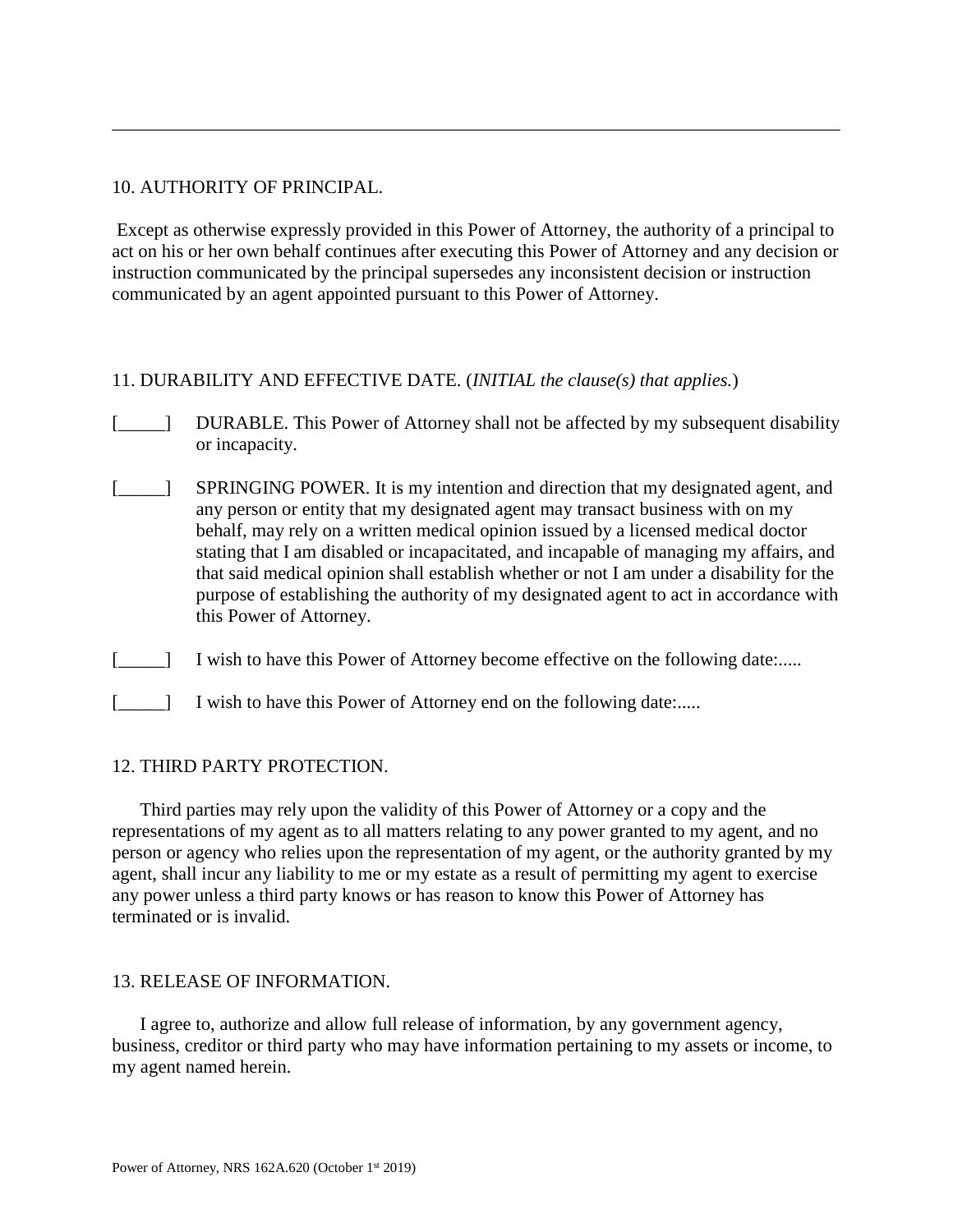# 14. SIGNATURE AND ACKNOWLEDGMENT. YOU MUST DATE AND SIGN THIS POWER OF ATTORNEY. THIS POWER OF ATTORNEY WILL NOT BE VALID UNLESS IT IS ACKNOWLEDGED BEFORE A NOTARY PUBLIC.

I sign my name to this Power of Attorney on (*date*) \_\_\_\_\_\_\_\_\_\_\_\_\_\_\_\_\_\_\_\_\_\_\_\_\_\_\_\_\_ at

(*city*) \_\_\_\_\_\_\_\_\_\_\_\_\_\_\_\_\_\_\_\_\_\_\_\_\_\_\_\_\_\_\_\_\_\_, (*state*) \_\_\_\_\_\_\_\_\_\_\_\_\_\_\_\_\_\_\_\_\_\_\_\_\_\_\_\_\_\_\_\_

(*Signature*) \_\_\_\_\_\_\_\_\_\_\_\_\_\_\_\_\_\_\_\_\_\_\_\_\_\_\_\_\_\_\_\_

# **CERTIFICATE OF ACKNOWLEDGMENT OF NOTARY PUBLIC**

(*You may use acknowledgment before a notary public instead of the statement of witnesses.*)

State of Nevada  $\{$ }ss. County of \_\_\_\_\_\_\_\_\_\_\_\_\_\_\_\_\_\_\_\_\_ } On this \_\_\_\_\_\_\_ day of \_\_\_\_\_\_\_\_\_\_\_\_\_\_\_, in the year \_\_\_\_\_\_\_, before me, (*here insert name of notary public*) \_\_\_\_\_\_\_\_\_\_\_\_\_\_\_\_\_\_\_\_\_\_\_\_\_\_\_\_\_\_\_\_\_\_\_\_ personally appeared (*here insert name of principal*) \_\_\_\_\_\_\_\_\_\_\_\_\_\_\_\_\_\_\_\_\_\_\_\_\_\_\_\_\_\_\_\_\_\_\_\_ personally known to me (or proved to me on the basis of satisfactory evidence) to be the person whose name is subscribed to this instrument, and acknowledged that he or she executed it.

NOTARY SEAL

(*Signature of Notary Public*)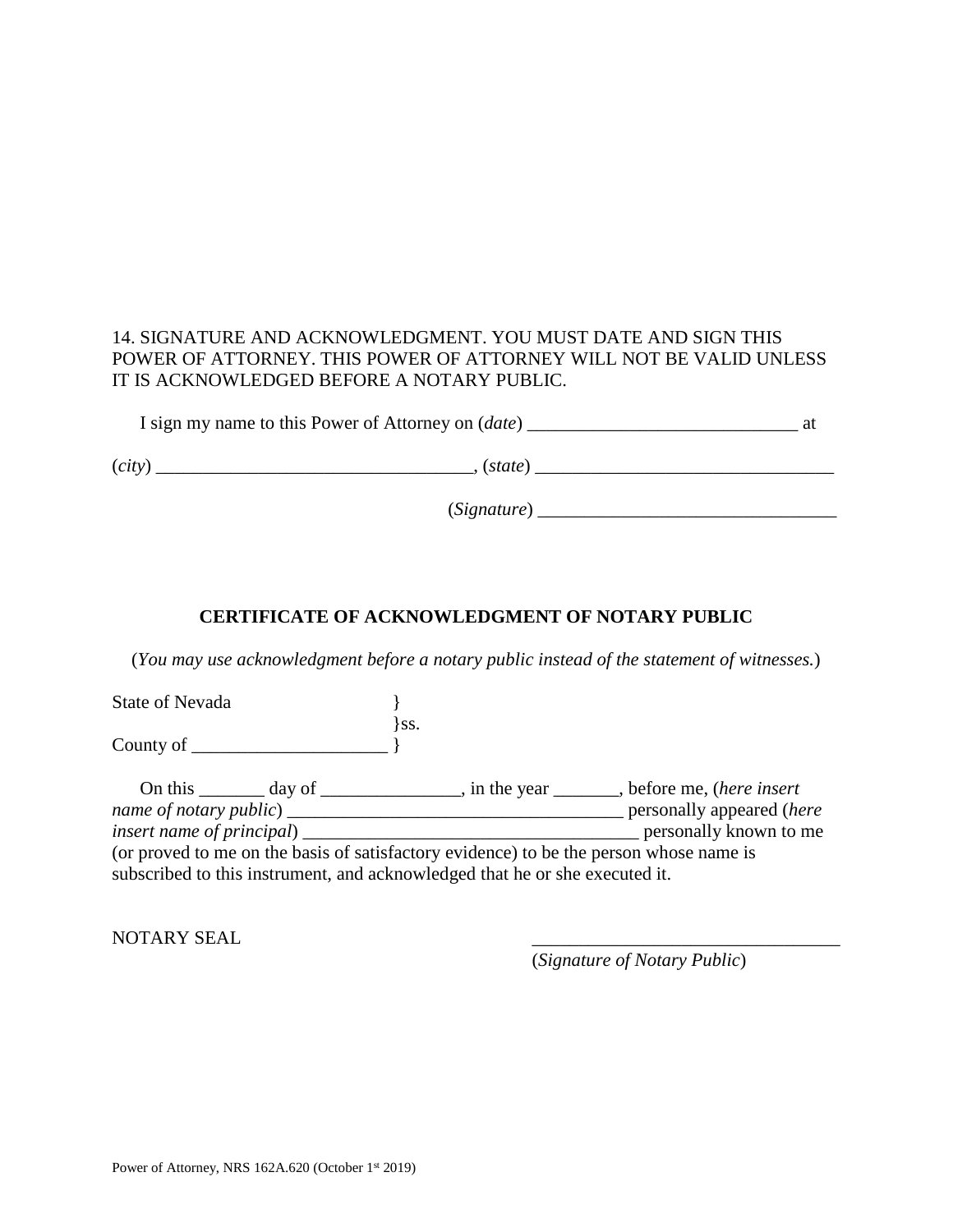### **IMPORTANT INFORMATION FOR AGENT**

- 1. Agent's Duties. When you accept the authority granted under this Power of Attorney, a special legal relationship is created between you and the principal. This relationship imposes upon you legal duties that continue until you resign or the Power of Attorney is terminated or revoked. You must:
	- (a) Do what you know the principal reasonably expects you to do with the principal's property or, if you do not know the principal's expectations, act in the principal's best interest;
	- (b) Act in good faith;
	- (c) Do nothing beyond the authority granted in this Power of Attorney; and
	- (d) Disclose your identity as an agent whenever you act for the principal by writing or printing the name of the principal and signing your own name as "agent" in the following manner:

(Principal's Name) by (Your Signature) as Agent

- 2. Unless the Special Instructions in this Power of Attorney state otherwise, you must also:
	- (a) Act loyally for the principal's benefit;
	- (b) Avoid conflicts that would impair your ability to act in the principal's best interest;
	- (c) Act with care, competence, and diligence;
	- (d) Keep a record of all receipts, disbursements and transactions made on behalf of the principal;
	- (e) Cooperate with any person that has authority to make health care decisions for the principal to do what you know the principal reasonably expects or, if you do not know the principal's expectations, to act in the principal's best interest; and
	- (f) Attempt to preserve the principal's estate plan if you know the plan and preserving the plan is consistent with the principal's best interest.
- 3. Termination of Agent's Authority. You must stop acting on behalf of the principal if you learn of any event that terminates this Power of Attorney or your authority under this Power of Attorney. Events that terminate a Power of Attorney or your authority to act under a Power of Attorney include:
	- (a) Death of the principal;
	- (b) The principal's revocation of the Power of Attorney or your authority;